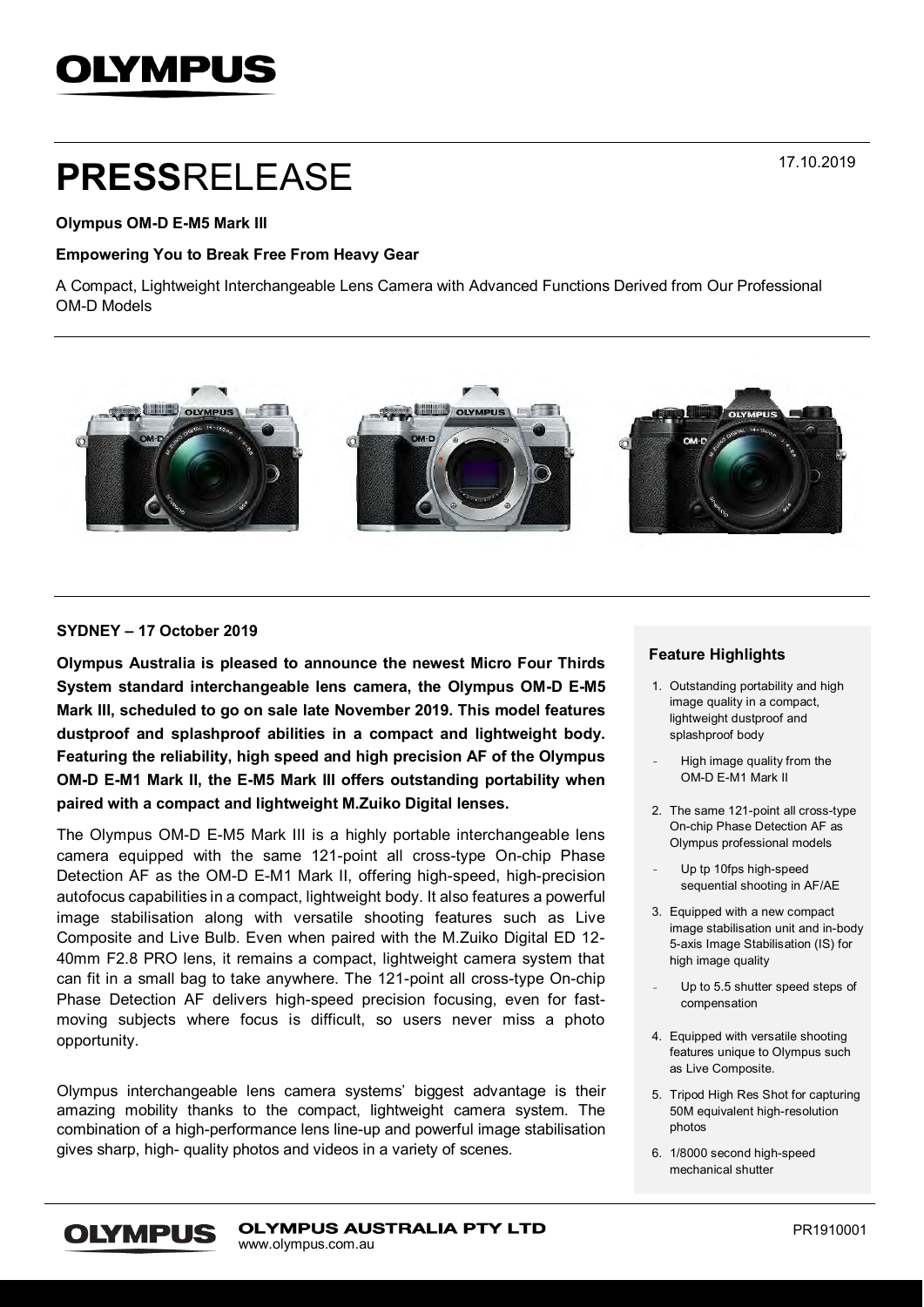# **Key Features**

# **I. Outstanding portability and high image quality in a compact, lightweight dustproof and splashproof body**

# **Compact, lightweight overall system**

All parts of the E-M5 Mark III have been miniaturized to provide the smallest body possible. Dramatic improvements in power-saving performance make it possible to use the more compact BLS-50 battery for an even more lightweight and compact form overall. This model can easily be carried on trips even when paired with a largediameter standard zoom lens. The compact system size means that users can shoot for long periods of time in locations where tripods cannot be used so photo opportunities are not missed. Olympus also offers a diverse lineup of high-resolution, compact, lightweight interchangeable lenses.

# **High image quality from the OM-D E-M1 Mark II**

Just as on the E-M1 Mark II, this model boasts a combination of the approximate 20.4 Megapixel Live MOS sensor, the latest high-speed TruePic VIII image processor, and powerful image stabilisation. When paired with high-resolution M.Zuiko Digital lenses, it is capable of capturing images with minimal noise even at high-sensitivity settings and delivers high image quality with minimal distortion up to the edges of the shot.

# **Excellent dustproof, splashproof and freezeproof performance**

The entire camera body is sealed for high-performance dustproof, splashproof, and freezeproof capabilities so users can focus on shooting with the E-M5 Mark III<sup>1</sup> without worrying about the environment. This model is also equipped with SSWF (Super Sonic Wave Filter) that vibrates the image sensor filter 30,000 times per second to drastically reduce the amount of dust and dirt that ends up in photos.

# **Delta shape that inherited from the OM-1**

Across the globe, the Olympus OM-1<sup>2</sup> was highly regarded as a compact, highperformance system SLR. One of its iconic features was its delta shape of the viewfinder, resulting in a classy form that made it a pleasure to own. This delta shape is used on this model, along with thumb rests on the back with an enlarged grip to provide a more solid hold on the camera.







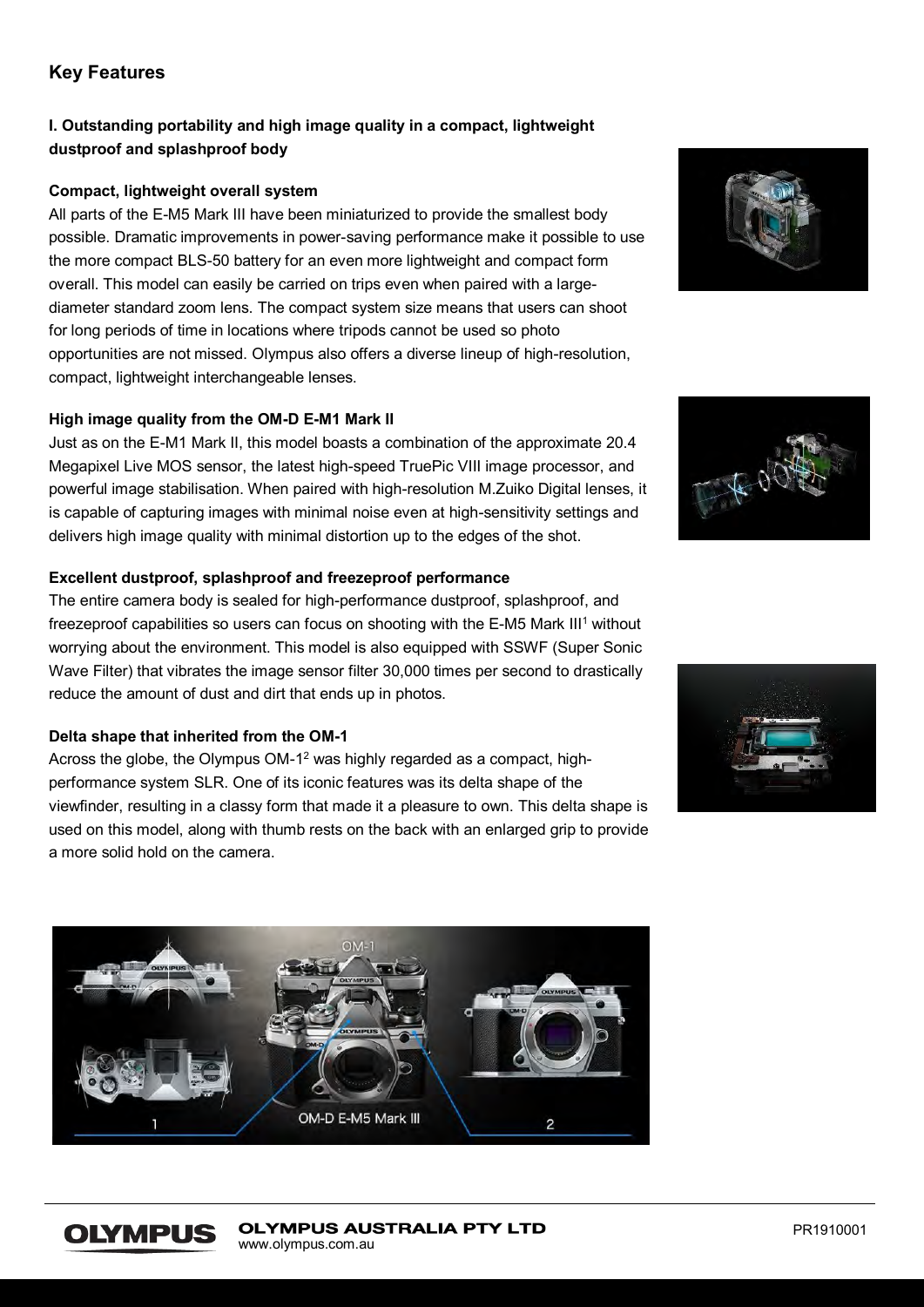# **II. Same 121-point all cross-type On-chip Phase Detection AF as Olympus professional models**

# **121 AF points for greater focusing freedom**

The E-M5 Mark III is equipped with 121-point all cross-type On-chip Phase Detection AF for focusing across a wide range of the screen, a staple feature in the E-M1 Mark II. Unlike DSLR cameras, there is no degradation in AF precision when using a fast lens. The E-M5 Mark III offers high-precision, high-speed focusing from the maximum aperture setting of all M.Zuiko Digital lenses regardless of subject patterns. The algorithm has also been improved over previous models, preventing the focus from unexpected jumping to the background even in mixed perspective scenes with near and far subjects.

# **Up to 10 fps high-speed sequential shooting in AF/AE tracking, optimal for moving subjects**

Up to 10 fps high-speed sequential shooting in AF/AE tracking is possible on this model for capturing subjects with intense movements, such as sports photography. The moving subject tracking algorithm utilizes AF information from both Live View images and recorded images to enable quick tracking of unpredictable subject movement and changes in subject speed.

# **Lens design for high-speed autofocus**

M.Zuiko Digital lenses offer compact, lightweight lenses for fast focusing, which use an actuator that enables high-speed, high-precision, quiet lens driving. The high-speed, high-precision AF of the E-M5 Mark III brings out the full potential of the superior focusing available with M.Zuiko Digital lenses.

# **III. Equipped with a new compact image stabilisation unit and in-body 5-axis Image Stabilisation (IS) for high image quality**

### **Maximum 5.5 shutter speed steps of compensation<sup>3</sup> with in-body 5-axis IS**

A new 5-axis IS unit was developed to deliver a high level of image stabilisation in a compact, lightweight body. Based on camera shake information obtained from the highsensitivity gyro sensor and image analysis, the TruePic VIII image processor precisely controls the IS unit to enable up to 5.5 shutter speed steps of compensation performance. The in-body 5-axis IS ensures image stabilisation with all M.Zuiko Digital lenses used with the E-M5 Mark III. In addition to angular and shift blur, roll blur, which cannot be compensated for by in-lens image stabilisation only, is corrected for powerful handheld shooting support.

### **Support for 5-axis sync IS**

By synchronizing the in-lens IS of supported lenses<sup>4</sup> with in-body 5-axis IS, the  $E-M5$ Mark III delivers higher image stabilisation for up to approximately 6.5 shutter speed steps<sup>5</sup> of compensation performance, making it perfect for dim situations and telephoto shooting.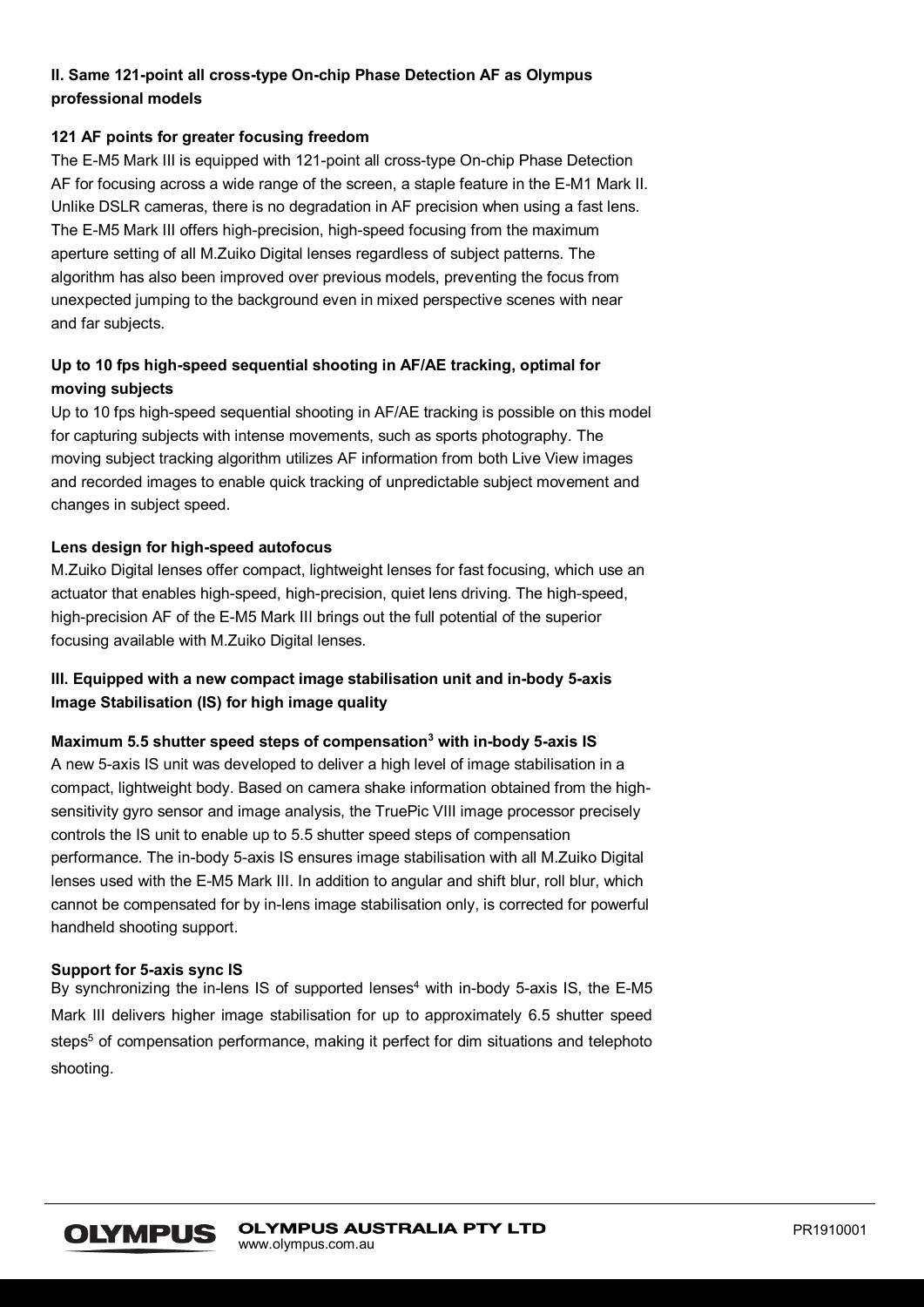# **IV. Equipped with versatile shooting features unique to Olympus such as Live Composite**

# **Live Composite for long exposure shooting**

This model is equipped with Live Composite, which overlaps multiple shots recorded at the same shutter speed and composites only the sections that are brighter for capturing light trails. This feature helps prevent the common phenomenon of images that are too bright overall when shooting long exposures. Users can check the progress of light trails in real-time using Live View, something that is not possible on an SLR.

# **Pro Capture mode for capturing a split-second moment**

Pro Capture mode makes it possible to record scenes that are difficult to time at a full pixel count of 20M, such as a bird taking flight. From the moment the shutter button is pressed fully, 14 frames are retroactively recorded, and up to 30 fps high-speed shooting is available in Pro Capture H. RAW recording is also supported.

# **Focus Bracketing and Focus Stacking for close-up shots**

Focus Bracketing can capture up to 999 shots with a single shutter activation while shifting the focal position slightly between each shot. The amount of focal shift can be selected from 10 levels, and recorded images can be combined into a single image using Olympus Workspace V1.1 image editing software. It is possible to create a single image with a depth of field that cannot be obtained simply by stopping down the aperture. Because the aperture is not stopped down too far during shooting, this feature also enables high image quality. The camera is also equipped with Focus Stacking, which automatically composites images on the camera. Eight photos with different focal positions are composited on the camera for a photo with a greater depth of field that is in focus from the foreground to the background.

### **Tripod High Res Shot for capturing 50M equivalent high-resolution photos**

Tripod High Res Shot shifts the image sensor in 0.5-pixel increments while capturing 8 sequential shots, which are then merged into a single 50M equivalent high-resolution photo. This feature is perfect for landscape shots, product photography in a studio, and other situations that require high-definition images.



#### **OLYMPUS AUSTRALIA PTY LTD OLYMPUS** www.olympus.com.au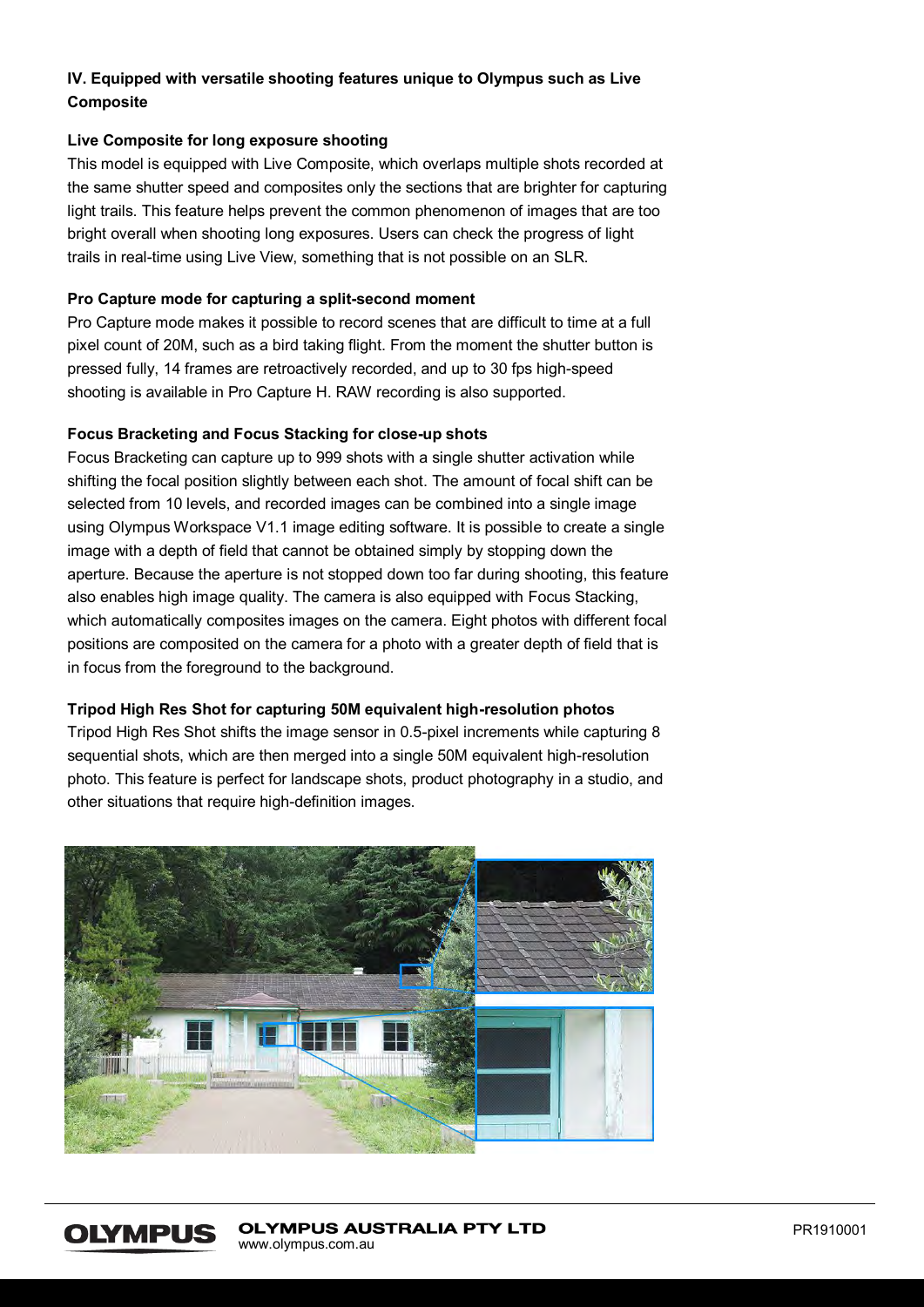# **Additional Key Features**

# **Large, high-visibility viewfinder**

This model features an approximate 2.36 million-dot, high-contrast OLED panel for vivid colours and an EVF (electronic viewfinder) optical system for minimal distortion to the edges of the screen. Such a design makes framing more accurate so the user can concentrate on shooting. The long eyepoint makes it easy to check overall framing even when wearing glasses.

# **OM-D Movie for stable 4K video recording**

Information from the On-chip Phase Detection AF sensor is used for optimal focusing when recording video. With this, users can record 4K 30P high-definition video. Combining 5-axis IS with electronic stabilisation makes it possible to record stable video with minimal camera shake. No special stabilisation equipment is required, even when moving around actively.

# **1/8000 second high-speed mechanical shutter**

This camera features a high-speed mechanical shutter that operates up to 1/8000 second, making it possible to shoot at a wide aperture setting for defocusing effects even when using a large-diameter lens in bright outdoor conditions.

# **SCN (Scene) mode**

In SCN mode, simply choose one of six themes and select the photo most like the scene you want to capture to activate optimal settings.

# **Art Filter**

Equipped with 16 Art Filter options, you can capture creative photos using simple controls. While checking the filter effect on the LCD monitor, you can make images that are uniquely your own.

### **Anti-flicker shooting and flicker scan**

With anti-flicker shooting, the camera detects the flicker frequency of light sources and controls the shutter timing at peak brightness to suppress exposure and colour variations between frames. Flicker scan makes it possible to select an appropriate shutter speed to reduce flicker effects.

# **Easy Wi-Fi connection to smartphones via Bluetooth®**

Bluetooth® can be used to automatically connect the camera to a smartphone simply by starting up the Olympus Image Share (OI.Share) smartphone app for transferring recorded images to a smartphone via Wi-Fi. By using the Share Order function, the selected images on the camera can be automatically transferred to your smartphone.

# **Custom mode**

**OLYMPUS** 

This feature can be used to register frequently used camera settings to Custom (C on the mode dial). After being registered, simply set the mode dial to C to instantly activate and shoot using saved settings.

### **Charge the battery in the camera via USB**

The battery inside the camera can be charged via USB, when on the move or not using the camera.







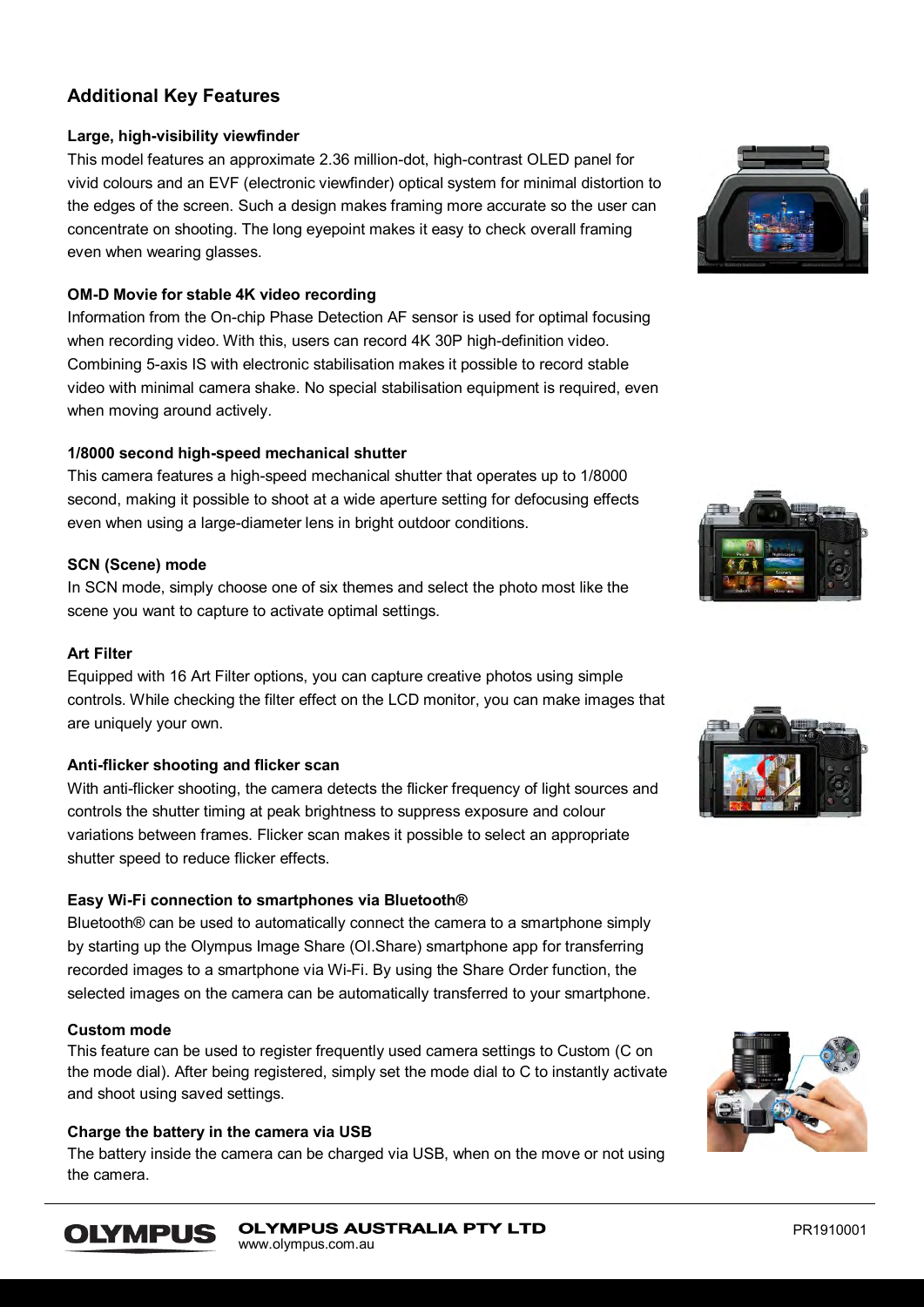# **Separately Available Accessories**

**Dedicated External Grip for the OM-D E-M5 Mark III, ECG-5 (new, sold separately)** This accessory comes with a shutter release button and control dial and provides an improved hold on the camera.

# **Electronic Flash, FL-900R (sold separately)**

This high-power flash with a maximum guide number of 58, synchronizes high-speed sequential shooting<sup>6</sup>. It has an angle of illumination of 24-200mm<sup>7</sup> and 14-20mm<sup>7</sup> when used with the wide panel. It features dustproof, splashproof, and freezeproof performance and can be used with the separately sold FR-WR Wireless Receiver for wireless $^8$  flash firing via radio signal. It can also be used to wirelessly fire the bundled flash  $FI$ -LM3.

# **Electronic Flash, FL-700WR (sold separately)**

This compact, lightweight electronic flash has a maximum guide number of 42. It provides stable wireless communication even in bright outdoor locations and when used around obstacles and also functions as a commander/receiver. Because it features a dustproof, splashproof and freezeproof construction, it can be used in any type of shooting scene. It can also be used to wirelessly fire the bundled flash FL-LM3.

# **Macro Flash, STF-8 (sold separately)**

This macro flash is perfect for using the two heads to produce images with a greater sense of three-dimensional space and has a guide number of 8.5 (2 heads) or 6 (1 head). It features a dustproof, splashproof and freezeproof performance for outdoor use and supports the unique Olympus Focus Stacking feature for photos with a greater level of creativity.

Lens compatible with the bundled ring adapter are M.Zuiko Digital ED 30mm F3.5 Macro, M.Zuiko Digital ED 60mm F2.8 Macro, and M.Zuiko Digital ED 12-40mm F2.8 PRO.

### **Large Eyecup, EP-16 (sold separately)**

This accessory block external light making the viewfinder easier to use. By using materials with elastic properties, the eyecup fits all eyes, regardless of whether the user is wearing glasses or not. Support from both the eye area and arms improve stability for a posture that reduces camera shake.

### **Remote Cable, RM-CB2 (sold separately)**

This is a pin jack-style shutter release cable (φ2.5 mm) equipped with a convenient bulb lock for long exposures. The cable is approximately 80 cm long.

# **Compact Gun Microphone, ME31 (sold separately)**

This directional gun microphone is useful when recording sounds outdoors such as bird singing. The adoption of machined metal body makes it very sturdy. It can be attached to the hot shoe of the E-M5 Mark III with a commercially-available hot shoe mount.





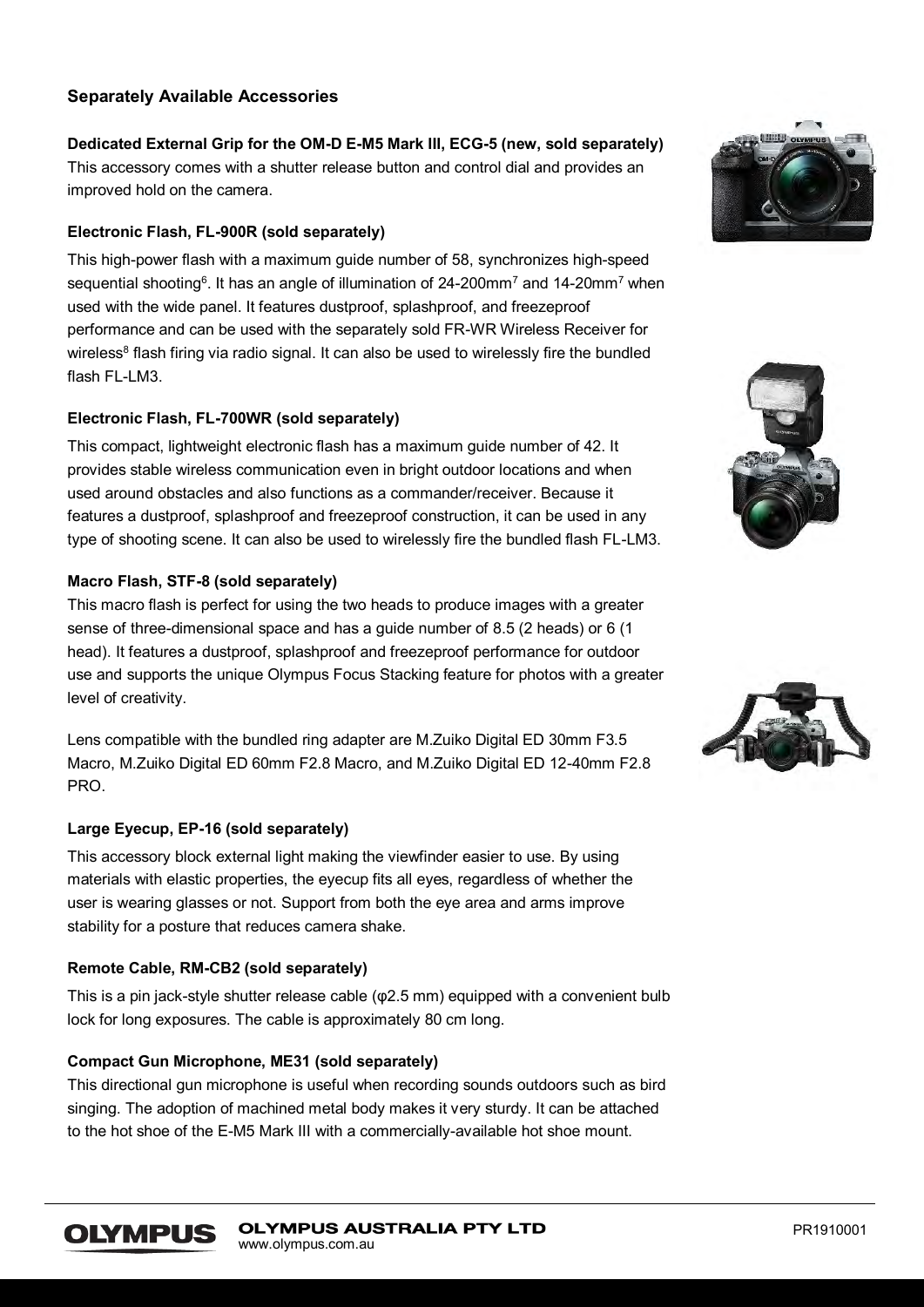

# **About Olympus**

Olympus Australia Pty Ltd is a subsidiary of Olympus Corporation, headquartered in Japan. Olympus Australia Consumer Division is responsible for the marketing and distribution of Olympus consumer products in Australia and New Zealand, and through Olympus agents and dealers in Papua New Guinea, Tahiti and the South Pacific region.

The Olympus consumer range encompasses still and video imaging products, binoculars and digital audio recorders. **olympus.com.au**

**For further information or high-resolution images please contact:** 

**Olympus Australia**  Natalie Nguyen (02) 9886 3992 [consumer.marketing@olympus.com.au](mailto:consumer.marketing@olympus.com.au)

<sup>1</sup> When dustproof, splashproof M.Zuiko Digital lens is attached.

 $^2$  Interchangeable lens SLR camera using 35mm film that was launched in 1972 (Initially named M-1 at time of launch). <sup>3</sup> M.Zuiko Digital ED 12-40mm F2.8 PRO at a focal distance of f=40mm (35mm equivalent: f=80mm), CIPA standards compliant on 2 axes (Yaw and

Pitch).

<sup>4</sup> M.Zuiko Digital ED 12-100mm F4.0 IS PRO, M.Zuiko Digital ED 300mm F4.0 IS PRO (As of October 17, 2019)

<sup>5</sup> M.Zuiko Digital ED 12-100mm F4.0 IS PRO at a focal distance of f=100mm (35mm equivalent: f=200mm), halfway release image stabilisation: Off, frame rate: high speed. CIPA standards compliant on 2 axes (Yaw and Pitch).

 $6$  Maximum 10 fps at a flash ratio of 1/32.

 $7\overline{35}$ mm equivalent.

8 Electronic Flash FL-700WR or Wireless Commander FC-WR must be attached to the hot shoe of the OM-D E-M5 Mark III.

Specifications are subject to change without notice.

Company names and product names contained in this release are trademarks or registered trademarks of their respective companies.